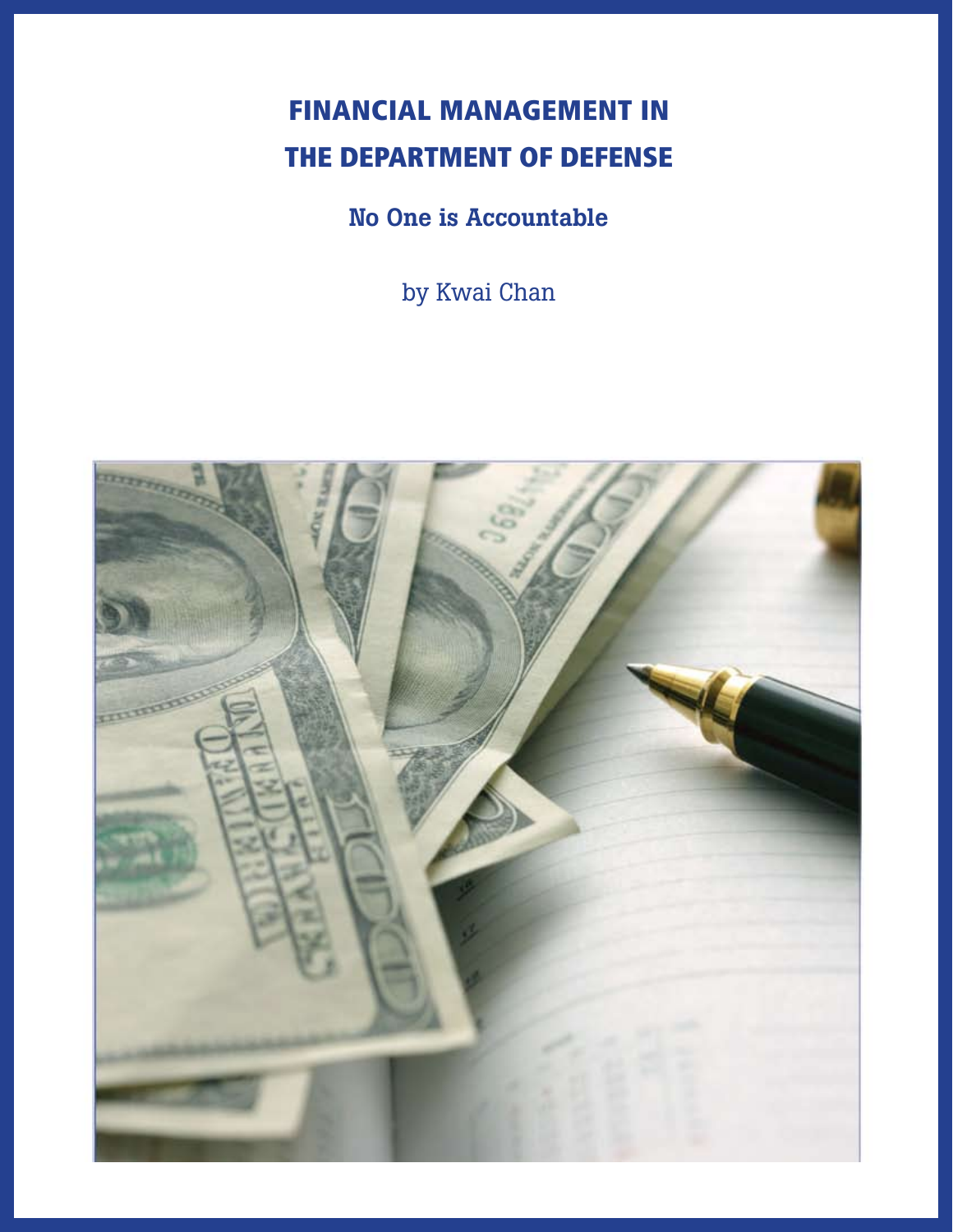## **SUMMARY**

This report by Kwai Chan, the former Assistant Inspector General with the Environmental Protection Agency and the former Issue Area Director in the National Security and International Affairs Division in Government Accountability Office (GAO), documents that the Department of Defense's financial accounting systems remain so deeply flawed that there's little reason to expect improvement—much less a solution—to the Department's financial mess in the foreseeable future.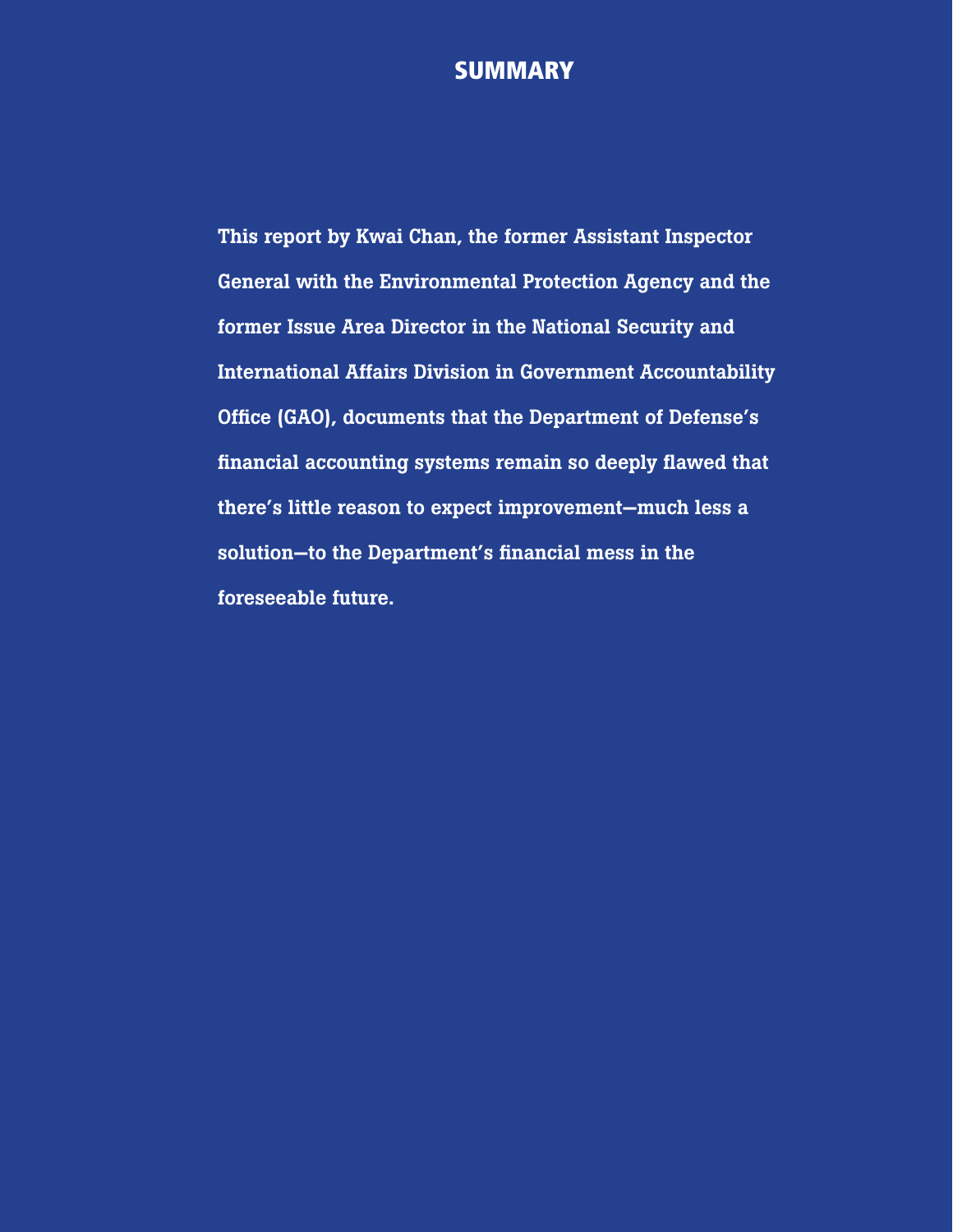#### Among other things, the report states:

- $\blacksquare$  The Defense Department is out of Compliance with the Chief Financial Officers (CFO) Act of 1990, which was passed to hold government agencies to the tough accounting practices applied to the private sector, and compliance is nowhere on the horizon.
- $\blacksquare$  DOD does not know what it owns, where its inventory is located, and how its annual budget is being spent. The Department is not accountable to Congress or the American taxpayer.
- The Department of Defense's Office of Inspector General and the Government Accountability Office—which could be considered the public sector equivalents of accounting firms—share responsibility for the failure of the DOD to come into compliance with accounting laws. They have failed to specify the steps required of DOD to comply with basic accounting practices.
- Congress should grant the DOD Comptroller authority to hire and fire personnel as needed to accomplish the goal of bringing the DOD into compliance with generally accepted accounting principles. If the Comptroller—armed with the proper management authority to fix financial problems then fails to achieve compliance, then he or she should be replaced by the President.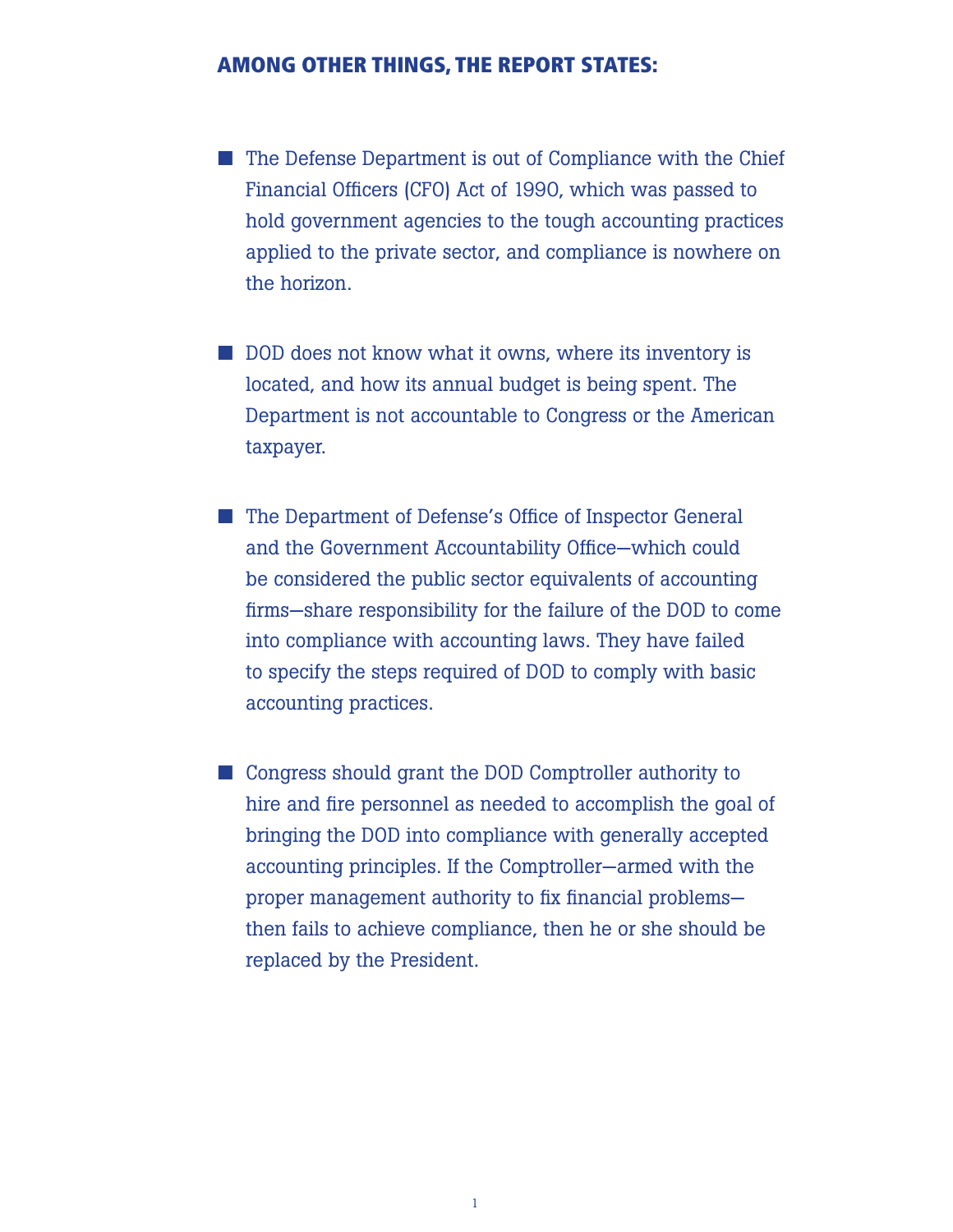## PREFACE

## A Business Perspective: Apply the Same Financial Standards to Government as the Private Sector

### *By*

Arnold Hiatt, Chairman & CEO (Ret.), Stride Rite Corporation G. David Hurd, Emeritus Chairman, The Principal Financial Group Steven T. Kirsch, Founder & CEO, Propel Alan E. Kligerman, CEO, AkPharma Inc. R. Warren Langley, former President, Pacific Stock Exchange Ted Williams, (Ret.) Chairman, Bell Industries

**T**he American people expect business leaders to abide by our nation's laws and set an example for the world about the integrity of our country. We know well what it means to run a large organization responsibly and efficiently.

In the United States, businesses must be financially accountable—or heads roll, whether companies are publicly-owned or not. And when businesspeople break our laws, we rightfully want them to face the same fate as Enron, Worldcomm, and the like.

**W**e expect the same financial accountability from our government.

Americans don't want a double-standard, in which government regulators rightfully police the private sector while government agencies are not held accountable. That's why President George W. Bush, the first CEO President, was so successful in his promise of running our government more like a business.

**T**his report by Kwai Chan the former Assistant Inspector General for Program Evaluation at the EPA and the former Issue Area Director in the National Security and International Affairs Division in Government Accountability Office (GAO), shows that the Pentagon's financial management system is an embarrassment. And worse, there's no fix in sight.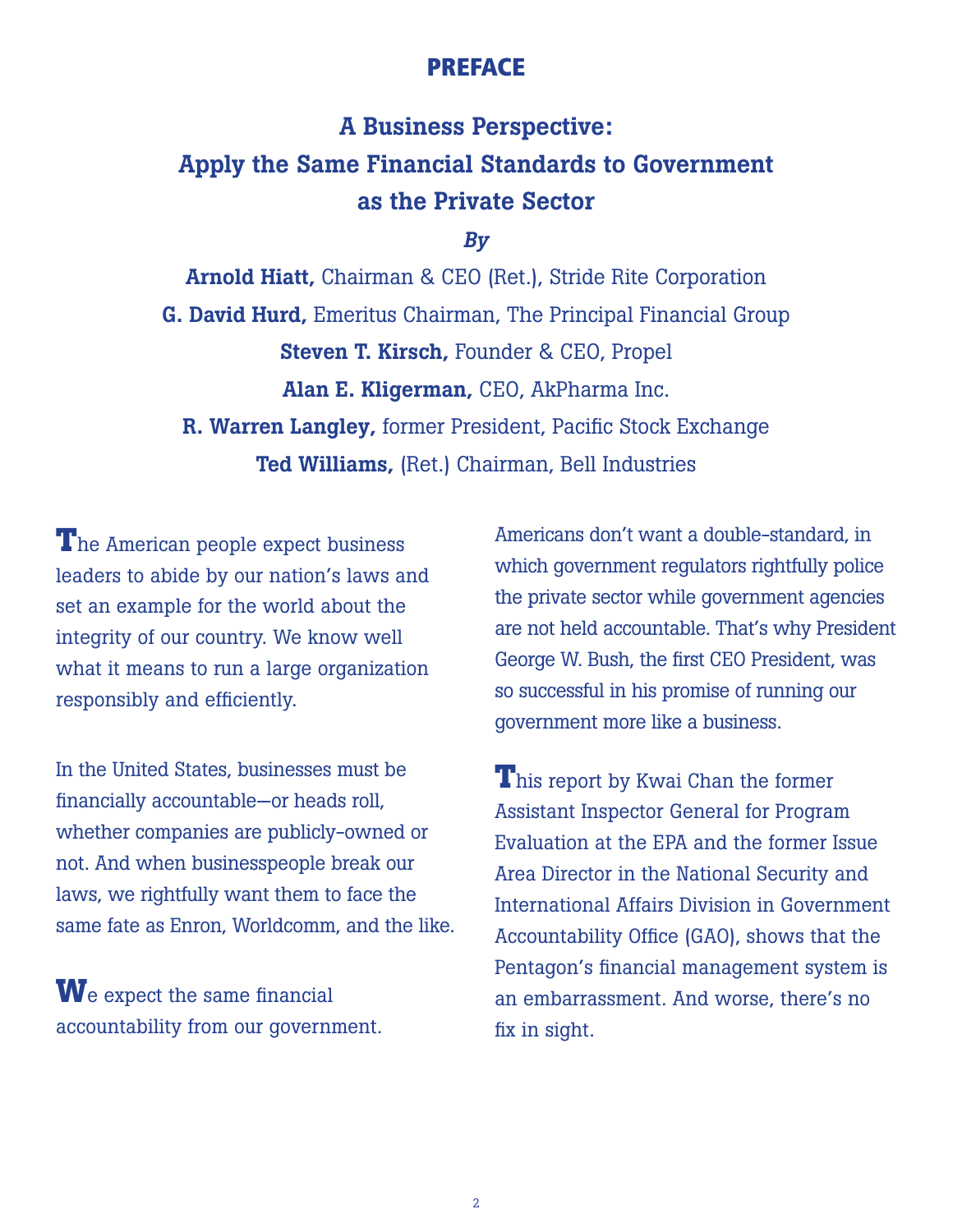The Secretary of Defense cannot track inventory or expenditures, leaving him unable to report to his stockholders (taxpayers) how their money is being spent. And he can't report to his board of directors (Congress) how he's going to solve the problem.

As Chan writes, such financial disarray "would put any civilian company out of business." And top executives would surely be held accountable—in the boardroom and probably the courtroom as well.

**O**ur expertise is business, not military planning or weaponry. But we know that the productivity of any enterprise plummets if financial controls are not in place.

The bigger the budget, the more important it is that strict accounting discipline is adhered to. Otherwise massive waste, not to mention outright fraud, is not just a possibility, but a likely outcome.

Furthermore, a company plagued with financial ills is much more likely to be unable to set rational goals and priorities. So, in my mind, the Pentagon's accounting problems lend even more credibility to defense

analysts, like Lawrence J. Korb, President Ronald Reagan's Assistant Secretary of Defense, who have pointed out that tens of billions of dollars are wasted each year on weapons that have no military utility—and are irrelevant to fighting terrorists and the Iraq War.

In the bigger picture, we think the American people, like America's business leaders, look at government as an investment, in our schools, environment, military, and elsewhere. No investor would put money in a company with no financial accountability. It's no wonder that many Americans don't trust their own government and resist paying taxes.

The financial mess at the Defense Department represents a betrayal of the trust of American taxpayers, who expect their government to follow the same basic financial practices as American businesses follow.

We hope this report will focus much-needed attention on the Pentagon's financial books, so that the problems will be addressed and the American people can begin to regain their trust in our government's largest department.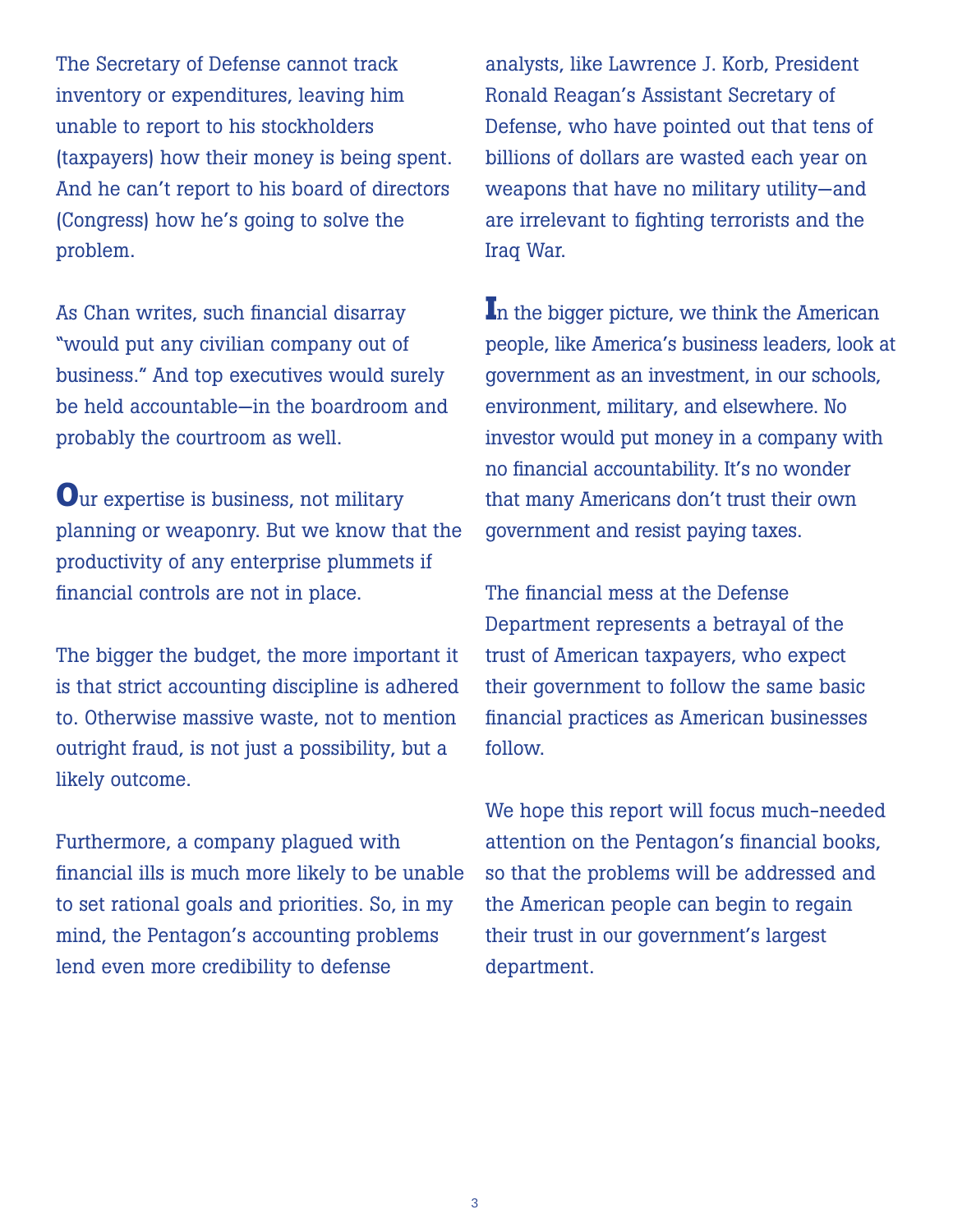#### **INTRODUCTION**

**T**he Defense Department's financial management practices would put any civilian company out of business. And yet, few really know about it, and those who do know, do little about it. There have been some externally inspired measures to try to correct the very serious problems, but current spending abuses in the DOD show that improvement is slow to non-existent, and the future is bleak.

For the proposed 2007 budget, American taxpayers will pay \$441.2 billion to the Defense Department for its "baseline" budget—a 7 percent increase over 2006 and a 48 percent increase over  $2001<sup>1</sup>$  When one does the math, the proposed 2007 defense budget equals nearly \$1,500 for every man, woman, and child in America or about \$4,000 per household. The defense budget is even larger when contrasted to the analogous spending of other countries; DOD's fiscal year 2006 budget was more than the combined defense spending of the rest of the world.<sup>2</sup>

Given this amount of spending, American taxpayers should be confident that their money is being spent wisely. Unfortunately, there are few reasonable assurances that our tax dollars are not lost through fraud, waste, or abuse or that the DOD's financial management systems provide "complete, consistent, reliable, and timely information for [federal government] decisionmakers."<sup>3</sup>

The recent report by the White House on the "Budget of the United States Government, fiscal year 2006" provides a telling summary of the DOD's neglect of the financial management of its own programs. With its internally developed Program Assessment Rating Tool

(PART), the Office of Management and Budget (OMB) assessed some 23 defense programs, including shipbuilding, missile defense, depot maintenance, housing, health, and air, land, and ship operations. For each of these programs, one simple question asked by OMB was whether the program uses strong financial management practices. Of the 23 programs assessed, the answers to 20 (87 percent) of them were "no."<sup>4</sup> With an 87 percent failure rate, reassuring conclusions should be questioned regarding the 13 percent of programs rated "strong financial management practices". Competent financial management practices do not insure that everything is fine, just that the major flaws can be found.

The Chief Financial Officers (CFO) Act of 1990 (P.L. 101- 576) was meant to apply the financial discipline of the private industry to government agencies.<sup>5</sup> As required by the CFO Act, the government has a responsibility to use timely, reliable, and comprehensive financial information when making decisions. But in 2000, the assistant inspector general, Robert Lieberman, stated to Congress that his actions were stymied "by the compelling need to make deep workforce cuts rapidly and close many finance offices." Consequently, the CFO Act's accountability requirements could not be executed. As of Lieberman's testimony, the DOD had no concrete plans to become "CFO compliant." And five years later, it still does not. GAO fundamentally agrees, in 2004 it reported that DOD decision-makers are unable to assess "the implications of alternatives and improve the economy and efficiency of government operations." 6

It remains unknown whether the Defense Department's expenditures have been in accordance with what it has been appropriated. American taxpayers do not even know whether the money has been spent in a manner consistent with DOD policy and directives. Nor can we

5 Ibid.

<sup>&</sup>lt;sup>1</sup> This amount does not include money for operations in Iraq and Afghanistan; an additional \$50 billion in "bridge" funding will pay for part – about half – of the 2007 costs of the wars in those countries.

<sup>2</sup> Based on analysis of "The World Factbook," Central Intelligence Agency at: http://www.cia.gov/cia/publications/factbook/index.html.

<sup>3</sup> Public Law 101-576, "Chief Financial Officers Act of 1990," November 15, 1990.

<sup>4</sup> Budget of the United States Government, FY 2006; http://www.whitehouse.gov/omb/fy2006.

<sup>6</sup> GAO/AFMD-12.19.4

<sup>7</sup> U.S. House of Representatives. Task Force on Defense and International Relations House Budget Committee. *Testimony of Robert J. Lieberman, Assistant Inspector General of Department of Defense: Department of Defense Financial Management, 20 July, 2000.*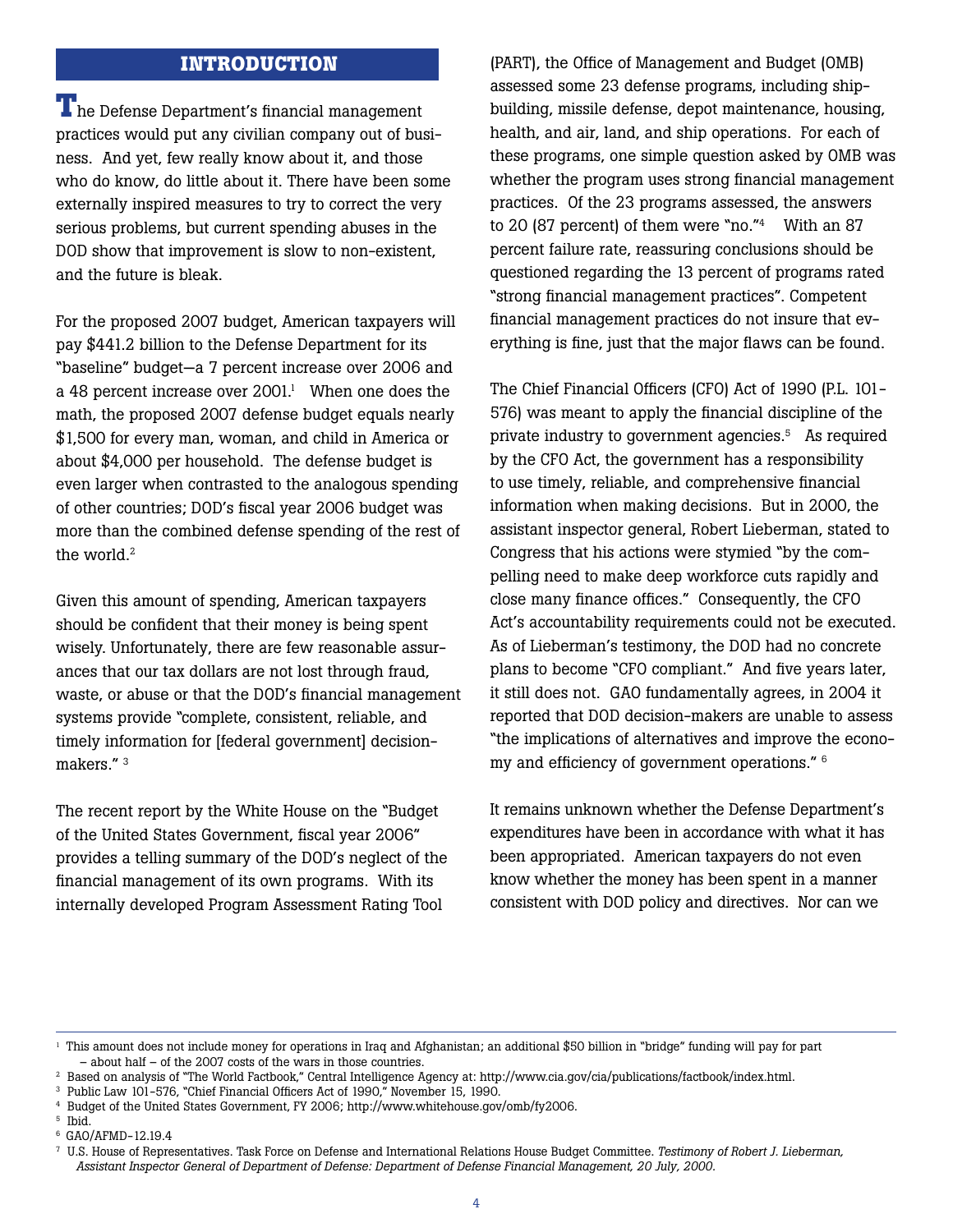begin to determine the magnitude of fraud, waste, or abuse. These are not just unmeasured but unmeasurable.

Some have tried to address these problems but have failed. Alongside the CFO Act, there was the formation of the Defense Finance and Accounting Service (DFAS) that centralized most of DOD's financial and accounting functions. However, the "usual problems" remained. Also, the Federal Financial Management Improvement Act of 1996 required agency heads to produce a Remediation Plan if their agencies' financial systems fail; and the National Defense Reauthorization Act of 1998 required the Secretary of Defense to submit a biennial plan to improve the financial problems of DOD. The secretary's biennial strategic plan is more like a 'report' than a 'plan;' rather than recommending and enforcing accountability, the report purports to show progress by issuing more reports.<sup>8</sup>

This type of non-result is typical. It mirrors the 1998 testimony of the former inspector general, Eleanor Hill, who stated, "It is remarkable how infrequently the DOD accounting community was asked questions along the lines of how much does it cost to run a base, fill a requisition or operate a warehouse."9 And since then, there has been absolutely no progress toward a solution. As recently as 2004, Deputy IG Francis E. Reardon stated that the Defense Department "faces financial management problems that are long-standing, pervasive, and deeply rooted in virtually all operations." As a consequence, these problems "have impeded the Department's ability to provide reliable, timely, and useful financial and managerial data to support operating, budgeting, and policy decisions." 10

In sum, the progress toward financial management competence between the enactment of the CFO Act in 1990 and 2004 has been nil.

In the private sector, unwise accounting practices have lead to a number of spectacular disasters and scandals. The Enron and WorldCom examples are all too well known, and it is important to note that Arthur Andersen, LLP, the accounting firm that shredded its own documents involving its audit of Enron, has today virtually disappeared.

Today, if the Defense Department were a private business it would be involved in a major scandal. More to the point, it should be asked whether the DOD's Office of the Inspector General (OIG) and the Government Accountability Office (GAO) - the public sector equivalents to accounting firms – share responsibility.

### **HAS THE OIG HELPED, OR HURT?**

**E**ach year, as recently as November 2005, the OIG has stated that DOD's financial statements "would not substantially conform to generally accepted accounting principles, and …were unable to adequately support material amounts on the financial statements." The OIG stated that the DOD is un-auditable, and it could not perform the audits necessary to determine whether material amounts on the statements "were fairly presented."<sup>11</sup> As such, the Inspector General is unable to have an opinion about the finances or the internal control over financial reporting and compliance.

 <sup>9</sup> U.S. House of Representatives. Subcommitee on Government Management Information Technology Committee on Government Reform and Oversight.  *Testimony of Eleanor Hill, Inspector General of Department of Defense: Department of Defense Financial Management. 16 April, 1998.*

<sup>&</sup>lt;sup>10</sup> U.S. House of Representative. Subcommittee on Financial Management, the Budget and International Security, Senate Committee on Governmental Affairs. *Statement of Francis E. Reardon. Deputy Inspector General for Auditing: Office of the Inspector General, Department of Defense.* 8 July, 2004.

<sup>&</sup>lt;sup>11</sup> DoD Performance & Accountability Report, FY2005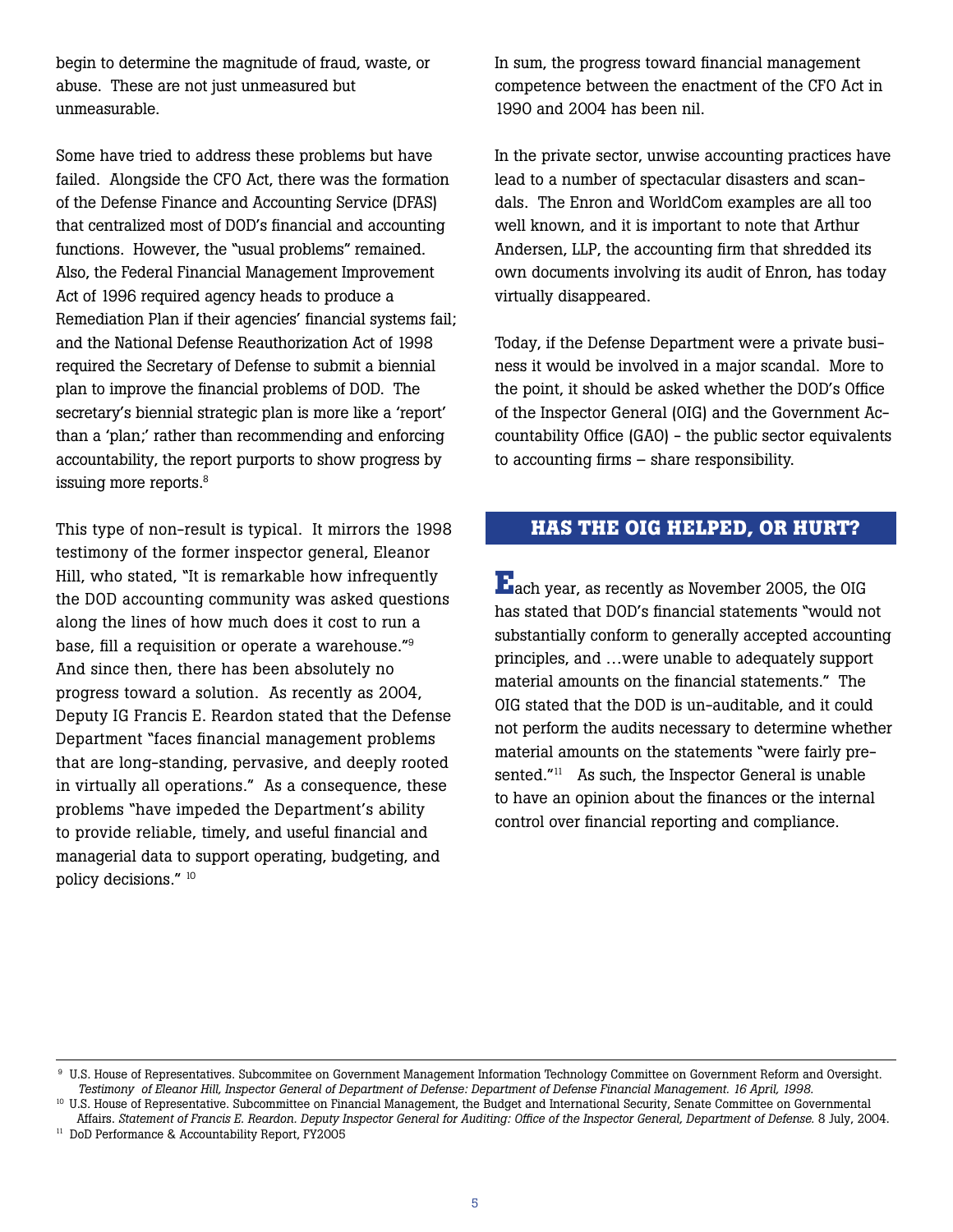Also, from 2003 to 2005, the Inspector General identified significant deficiencies in internal controls that could adversely affect the ability to accurately record, process, summarize, and report financial data. The following are 14 weaknesses identified by the OIG in the DOD's internal controls:<sup>12</sup>

- **n** Financial Management Systems
- **n Fund Balance with Treasury**
- **n** Inventory
- **n Operating Materials and Supplies**
- **n** Property, Plant, and Equipment
- **n Government-Furnished Material and** Contractor-Acquired Material
- **n** Environmental Liabilities
- **n Intergovernmental Eliminations**
- **n** Accounting Entries
- **n** Statement of Net Cost
- **n** Statement of Financing
- **n** Accounts Payable
- $\blacksquare$  Accounts Receivable
- $\Box$  Contingent Legal Liabilities.<sup>13</sup>

By identifying these internal weaknesses the OIG should be able to make recommendations to remedy these problems; however, instead, the OIG opted to simply say the DOD is "un-auditable". That is insufficient. Remedies need to be identified. The American taxpayer does not have a reasonable assurance that the DOD's financial house will ever be in order because the OIG has not held the Defense Department accountable for making specific recommendations to repair the deficiencies.

However, the taxpayer is simultaneously told to have no fear. In the same testimony, Deputy IG Reardon

stated that senior financial managers in DOD are working toward achieving a favorable audit opinion by FY2007. In other words, the Department is given seventeen (17) years to achieve a favorable audit opinion, even though at the end of fourteen of those years there is no discernable progress.

## **AND WHAT OF THE GAO?**

**I**n the face of this unending forbearance from the Defense Department's OIG, the Government Accountability Office, DOD's other "accounting firm," found that the Defense Department does not have a clear and realistic plan to make their goal of achieving a favorable audit opinion by FY2007.

For example, in their 2005 High-Risk Series, the GAO found inefficiencies and lack of transparency and accountability "across DOD's major business areas, resulting in billions of dollars in wasted resources." Specifically, GAO found weaknesses affecting DOD's ability to produce auditable financial information and to provide accurate and timely information for informed decision-making, including:

■ In military pay, the GAO found some 94 percent of mobilized Army National Guard and Reserve soldiers had payroll problems.<sup>14</sup>

■ GAO estimated that some \$100 million could be collected annually from DOD contractors that were abusing the federal tax system, but less than 1 percent—a little under \$700,000—of unpaid federal taxes had been collected through a mandated levy program. 15

■ GAO reported that the DOD is also incapable of tracking its own military supplies. In Operation Iraqi Freedom, the agency stated that the supply chain had

<sup>&</sup>lt;sup>12</sup> Government Auditing Standards: Answers to Independence Standard Questions,: GAO-02-870G, July, 2002. Audit definition in www.michigan.gov/techtalk/ ; www.austin.cctx.us/audit/Glossary/LetterR.htm

<sup>&</sup>lt;sup>13</sup> DoD Performance & Accountability Report, FY2005, FY2004, FY2003, FY2002.

<sup>&</sup>lt;sup>14</sup> GAO-04-89, "Military Pay: Army national Guard Personnel Mobilized to Active Duty Experienced Significant Pay Problems."

<sup>15</sup> GAO-04-414T, Financial Management: Some DOD Contractors Abuse the Federal Tax System with Little Consequence."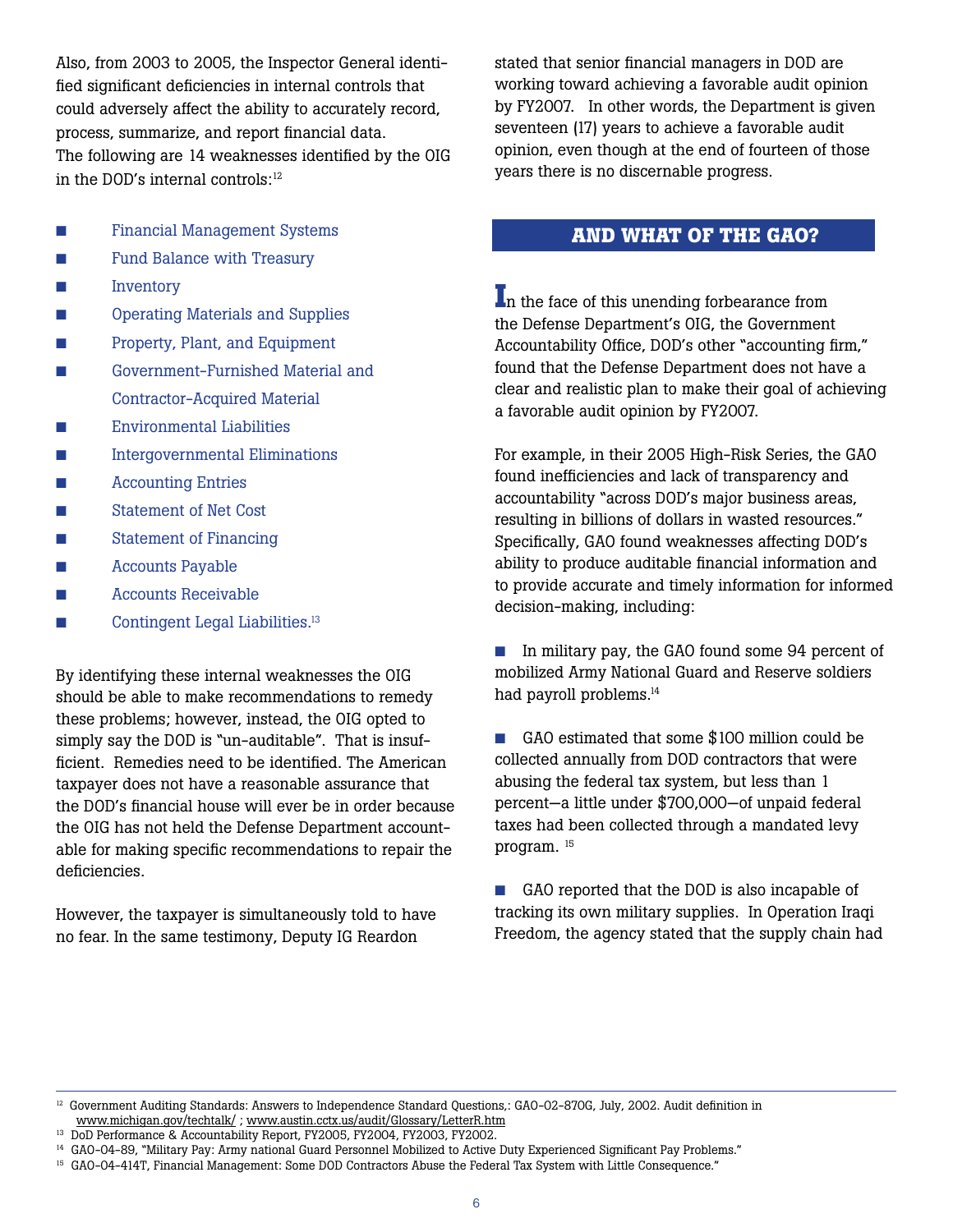a \$1.2 billion discrepancy in the amount of "supplies shipped to and received by Army activities." DOD also lost millions in late fees to lease or replace storage containers due to distribution backlogs and losses. Consequently, military forces ended up short on basic items such as "tires, tank tracks, helicopter spare parts and radio batteries." 16

■ Despite these shortages, GAO found that more than half of DOD's inventory, valued at about \$35 billion, exceeded their operational needs. They also found that the DOD is unable to give timely or accurate information on the "location, movement, status, or identity of its supplies." In other words, while DOD doesn't know where most of their supplies are, what condition they're in, or even what they are, there's \$35 billion in supplies and equipment that are not needed. Just like losing track of the money, DOD loses track of its supplies.

■ GAO estimated that DOD purchased at least \$100 million in airline tickets that it did not use and did not claim refunds from 1997 to 2003.17

In each case, however, GAO did not address a solution, as evident by the fact that it found 14 areas of high-risk in 1990, and has 25 areas of high-risk in 2005. Specifically, GAO's response to the airline ticket problem was to not hold anyone accountable. Rather it asked the Defense Department to come up with a process to get refunds for unused tickets because the problem was caused by control weaknesses. This response demonstrates an approach where nothing is ever the fault of DOD managers or contractors; it's just the nebulous process that is at fault – a process designed and managed by DOD officials and contractors.

Similarly, DOD has said that fixing the supply problem has been "a department-wide goal" for over 30 years, but claims it would not be able to achieve proper supply tracking until 2010. In other words, DOD has never been able to properly track the status and location of supplies but has recognized the seriousness of this problem as far back as 30 years ago! It now gives itself another five years to address the problem. Even so, GAO found that the Defense Department actually has no a plan to achieve its 2010 target.<sup>18</sup>

GAO is barely requiring the DOD to fix its problems – consequently it should share some blame in not helping the department to improve its financial structure. By not identifying and helping the taxpayer call to account the government and contractor managers responsible, is GAO living up to its own name, the Government Accountability Office, which it adopted after discarding its old moniker, the General Accounting Office?

#### **AND CONGRESS AND DOD MANAGERS?**

**T**oday, Congress has brought itself to express some level of unease; it has placed a limitation on the funding for financial management improvement and audit initiatives until the Secretary submits a comprehensive and integrated financial improvement plan.<sup>19</sup> Unfortunately, the Congress only requested such a plan rather than holding the responsible officials accountable to comply with the law as intended in the CFO Act. Despite congressional concern, several government oversight reports, and much time, the Defense Department still has the same severe financial management problems – so much so that it seems to be an accepted part of the system. No one really pays much, if any, attention to the issue, not even the press.

How has the Defense Department responded to the permissive environment afforded by an inattentive press and a passive attitude in the OIG, the GAO, the press, and perhaps even Congress?

<sup>16</sup> GAO-05-207 High-Risk Update.

<sup>&</sup>lt;sup>17</sup> GAO-04-398, "DOD Travel Cards: Control Weaknesses Led to Millions of Dollars Wasted on Unused Airline Tickets."

<sup>&</sup>lt;sup>18</sup> GAO-05-207, High-Risk Update.

<sup>&</sup>lt;sup>19</sup> House of Representatives, Conference Report, "National Defense Authorization Act for Fiscal Year 2006, SEC. 376," 109th Congress, Report 109-360, December 18, 2005.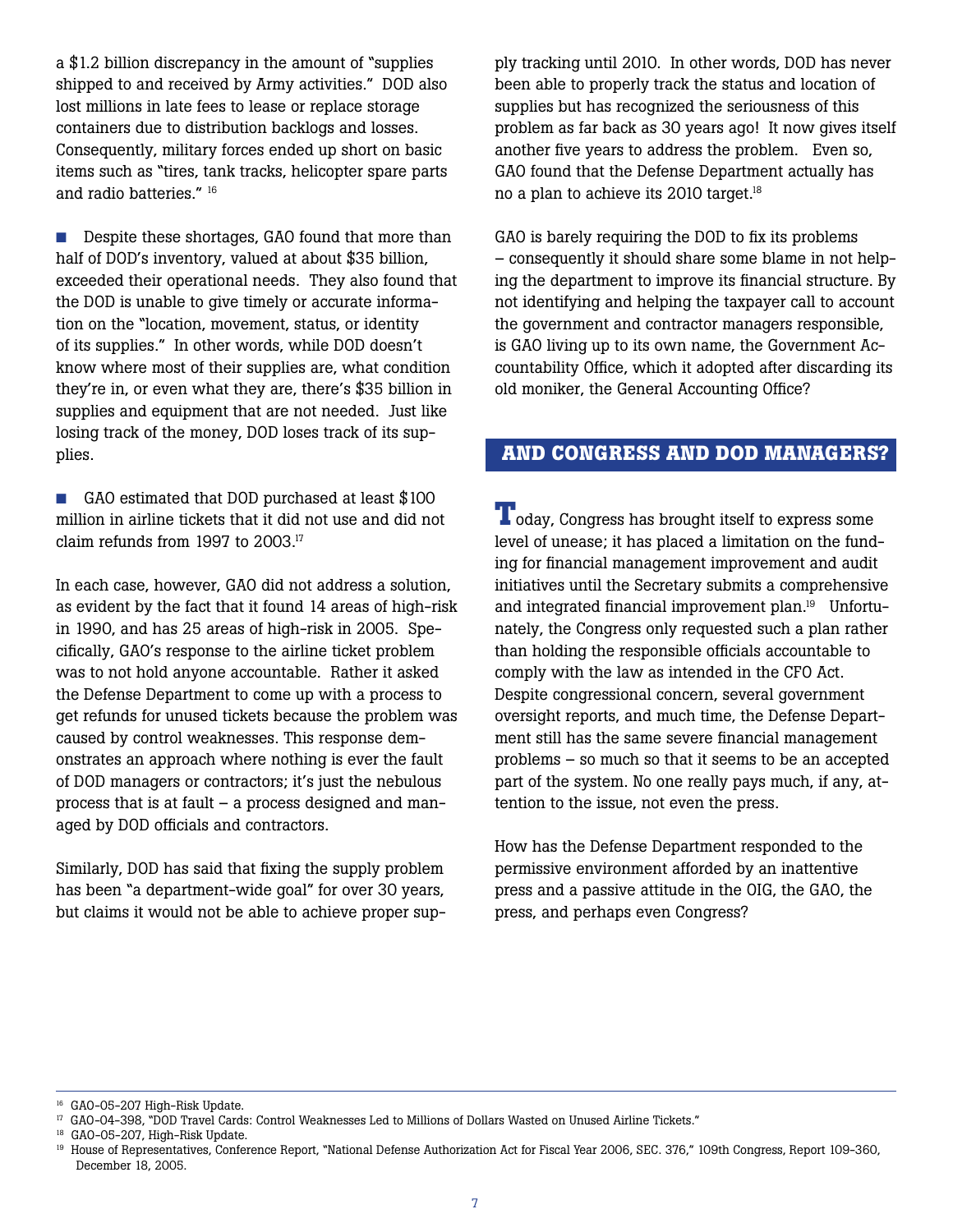DOD officials testify to Congress that managing the department is a huge job, that there are no equals in corporate America, that there are too many people to manage, that it relies on over 4,000 systems to conduct its business, that there is too much money with too many accounting systems to track, and that it will take years to solve. They tell us that they started with hundreds of accounting systems in 1990 and are now reducing the number to tens.<sup>20</sup> They, as well as the auditing entities, in their consistent refrain, would say that "progress has been made, but more needs to be done."

The mission of the Department of Defense is to provide the military forces needed to provide a common defense of our country. With such solemn duties, issues such as financial management, cost growth, accountability, fraud, waste, and abuse are often treated as secondary issues and do not rise to the consciousness of the American people. Because of this, the DOD has taken a pass on fixing those issues time and time again.

## **WHAT SHOULD BE DONE?**

**T**he Under Secretary of Defense (Comptroller), serving as the chief financial officer of the department, has the responsibilities for maintaining effective control and accountability over the use of all financial resources, maintaining a management control program to control waste, fraud, loss, mismanagement, inefficiency, and demanding accuracy and reliability in accounting data and operating data. $21$  The continued inability of the Defense Department to meet these basic responsibilities is simply not acceptable.

If, indeed, the Department's senior managers are working toward achieving a favorable audit opinion by FY2007, Congress should hold them accountable. Specifically, Congress should call the comptroller to testify under oath on this promise. Congress should grant any additional authorities that the comptroller deems necessary to accomplish this goal, including the

need to hire and fire those managers overseeing the programs. Given these responsibilities and authorities, the comptroller should be held accountable for producing financial statements that would conform to generally accepted accounting principles. If the result is to the contrary, then the comptroller/CFO should be treated as if he or she is running a private corporation, and it would be time for the President to find a replacement. In the end, even though the Defense Department, the comptroller, and the OIG may seem like they're accountable to no one, they actually are to someone: us, the taxpayers.

#### **About the Author**

**K**wai-Cheung Chan is the former Assistant Inspector General for Program Evaluation in the Environmental Protection Agency from 2001 to 2005. As the first AIG to lead the newly established office, he is responsible to direct a multidisciplinary staff to conduct evaluations intended for the Congress, EPA, and the American people by addressing the most serious management challenges, promoting efficiency, and effectiveness of EPA programs, and contributing to improved environment and human health.

From 1990 to 2001, Mr. Chan served in the Program Evaluation and Methodology Division of GAO as the Director of Program Evaluation in Human Services Areas and later as the Director of Program Evaluation in Physical Systems Areas as well as the Director of Special Studies & Evaluations in the National Security and International Affairs Division in GAO.

Prior to joining GAO in 1978, Mr. Chan was a research analyst for 7 years with the Institute for Defense Analyses. From 1966 to 1971, he was a senior electronic engineer in the Advanced Technology Department in the General Dynamics Corporation and taught in the Graduate School of Applied Mathematics at the University of Rochester, Rochester, New York, for 3 years.

<sup>20</sup> In a prepared statement of John Hamre, Undersecretary of Defense (Comptroller), before the Subcommittee on Readiness, Senate armed Services Committee, May 16, 1995, he stated "in 1990, DoD had some 250 finance and accounting systems, most incompatible with each other." On the other hand, on April 16, 1998, Eleanor Hill, Inspector General of DoD, stated before the Subcommittee on Government Management Information Technology, House Committee on Government Reform and Oversight that "the Department is moving forward in reducing the number of accounting systems, which stood at 324 in 1991 and is down to 122 now. The goal is 23 by FY 2003." There you have it. The Comptroller and the IG couldn't even agree as to the number of financial systems they started with in 1990, when the CFO Act was passed.

<sup>&</sup>lt;sup>21</sup> Department of Defense Directive number 5118.3, January 6, 1997.